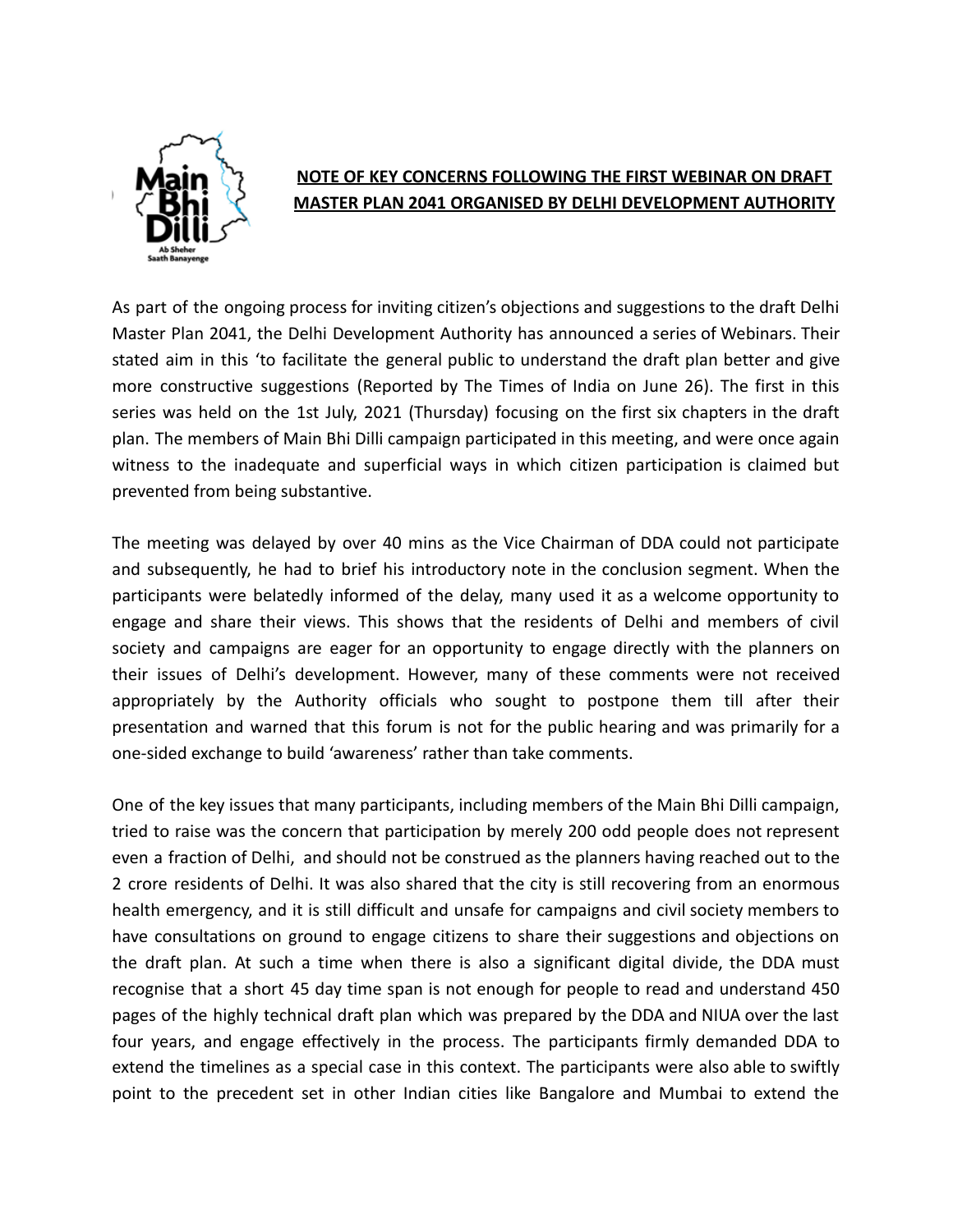deadline for citizen engagement, as the DDA planning commissioner said that they were abiding by the DDA Act.

It is also important to point out that the presentation made in the webinar was a rote repetition of what is written in the plan, and was almost entirely spoken in English. There was virtually no attempt to simplify or explain any technical aspects and was only focused on board strategies rather than the detailed mechanisms which have a big impact on people's lives and livelihoods. When several participants raised their objection to this and requested that the forum be used more effectively to listen to and answer their queries, the authorities redirected them to the web portal and alternatively asked them to post their comments on the chat and that these would be accepted as a suggestion/ objection.

The Main Bhi Dilli campaign is strongly opposed to these tactics to prevent meaningful public engagement with the Master Plan, and registers it's concern on the lack of communication and accountability from DDA's side. This approach in fact is not only characteristic of the process but also the content in the Master Plan which moves to institutionalise it as only being the concern of government authorities and ill-defined 'apex committees' rather than the people of Delhi. For instance, this is evident in the removal of any mention of Local Area Plans in the draft.

Thus, while we welcome and appreciate the move of DDA to share online updates through the website and other virtual modes, we also urge them to recognise that in a city like Delhi, there are many who do not have the same digital and language access as imagined by them. We feel that there is a need for more participatory provisions with people's representation and engagement in the planning process now and going forward.

We demand that the DDA make the following changes in the upcoming webinars-

- 1. There must be dedicated time to have discussions on people's opinions, suggestions and objections.
- 2. The presentation should be made in both Hindi and English languages, and also disseminated in different mediums before and after the meeting.
- 3. The proceedings of the meeting should be updated along with the video recording and key decisions/ minutes.
- 4. In the next webinar, there must be involvement of Local Urban Bodies and government departments, as it is mandated in the DDA Act.
- 5. While discussing the draft, DDA must give reference to the baseline study, research, and consultations that it conducted while preparing the plan.